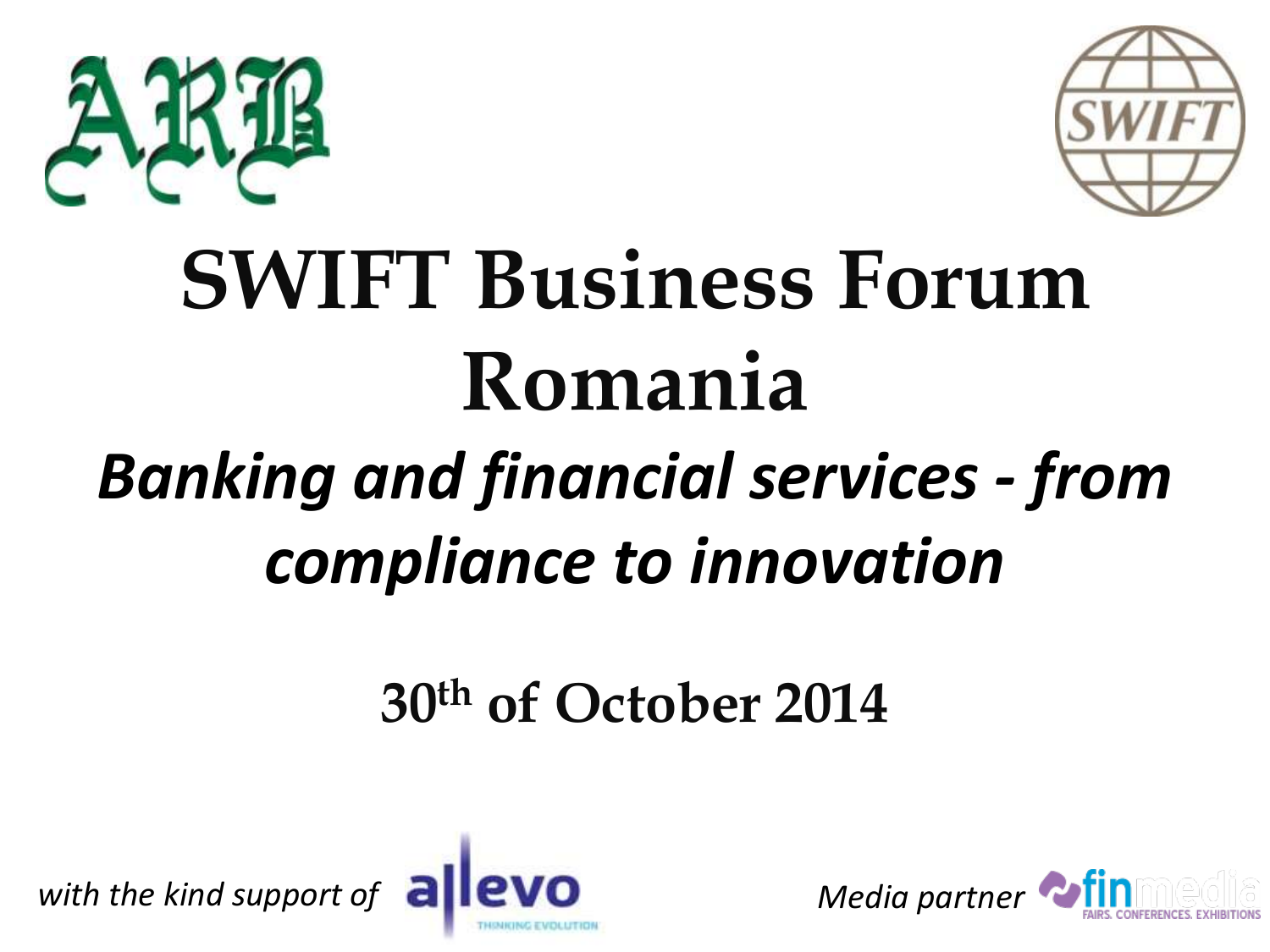



- **08:30 – 09:00 Registration & welcome coffee**
- **09:00 – 10:00 Opening plenary**

Dr. Radu Graţian Gheţea, President Romanian Banking Association, Romanian SWIFT Member Group Chairperson [Finn Otto Hansen](02 FHansen.pptx), Member of SWIFT Board Søren [Haugaard](03 SHaugaard.pptx), Global Head of Trade & Supply Chain Finance, Danske Bank

• **10:00 – 10:30 Traffic & Pricing update**

[Andre Boico](04 ABoico.pptx), Head of Pricing, SWIFT

• **10:30 – 11:00 Coffee break**

with the kind support of **allevo** Media partner



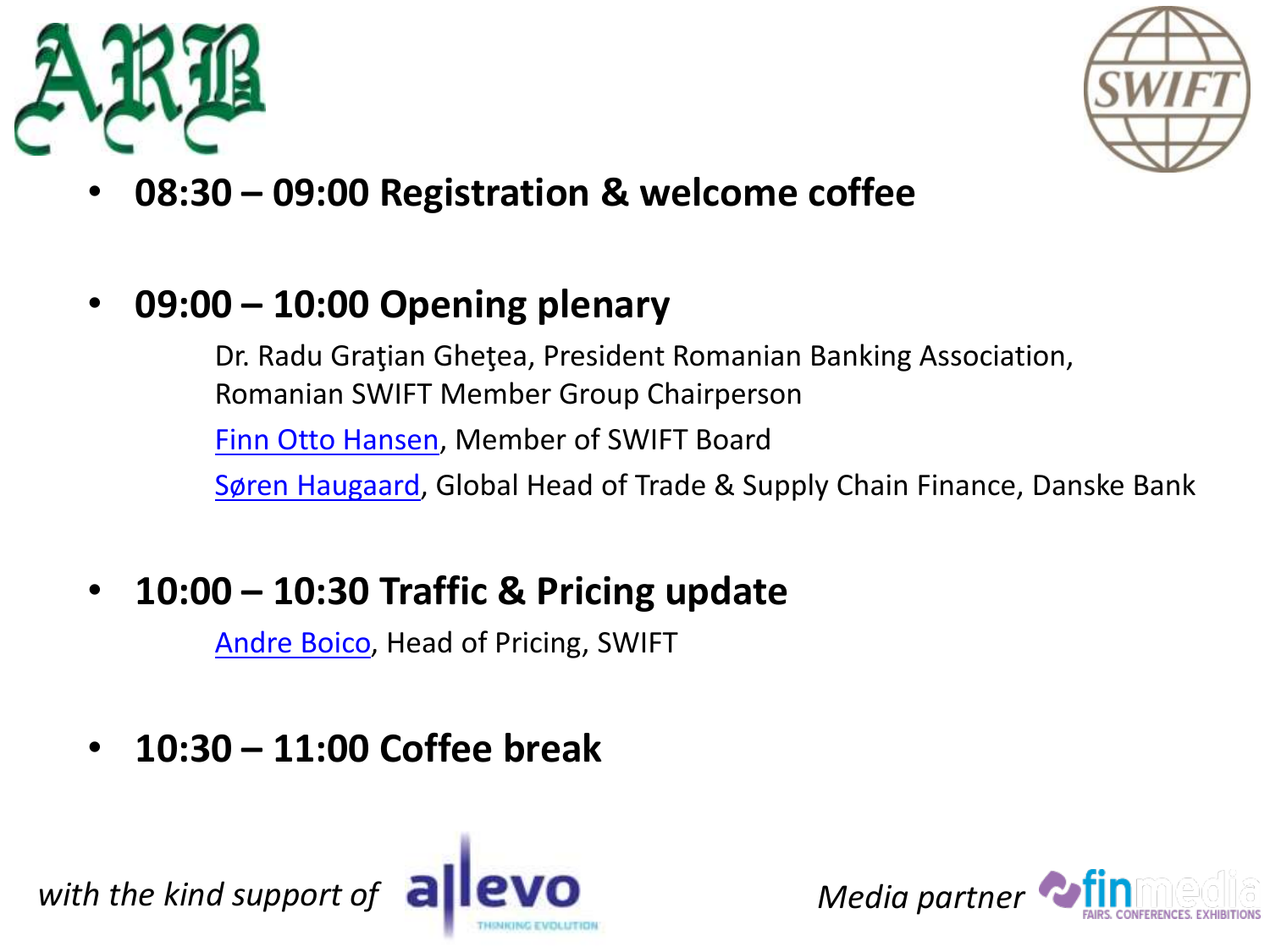



### • **11:00 – 12:00 Panel: Regulatory compliance**

*The financial industry is currently impacted by a vast amount of new regulation, all of which has to be complied with by financial institutions. In this panel discussion we will look at new regulations in the payments and securities markets, how self-regulation works in practice, standardization and best practice and some of the projects that are already underway in both the payments and securities areas.*

Michael Formann, Head of SWIFT Austria / Central and Eastern Europe (moderator)

[Ruxandra](06 RAvram.ppt) Avram, Head of Division, Financial Stability Department, National Bank of Romania

Ionel [Dumitru](07 IDumitru.pptx), Adviser to the CEO, TransFonD

[Constantin](08 CRotaru.PPTX) Rotaru, Senior Adviser, Romanian Banking Association

Adriana [Tanasoiu,](09 ATanasoiu.pptx) General Manager Depozitarul Central



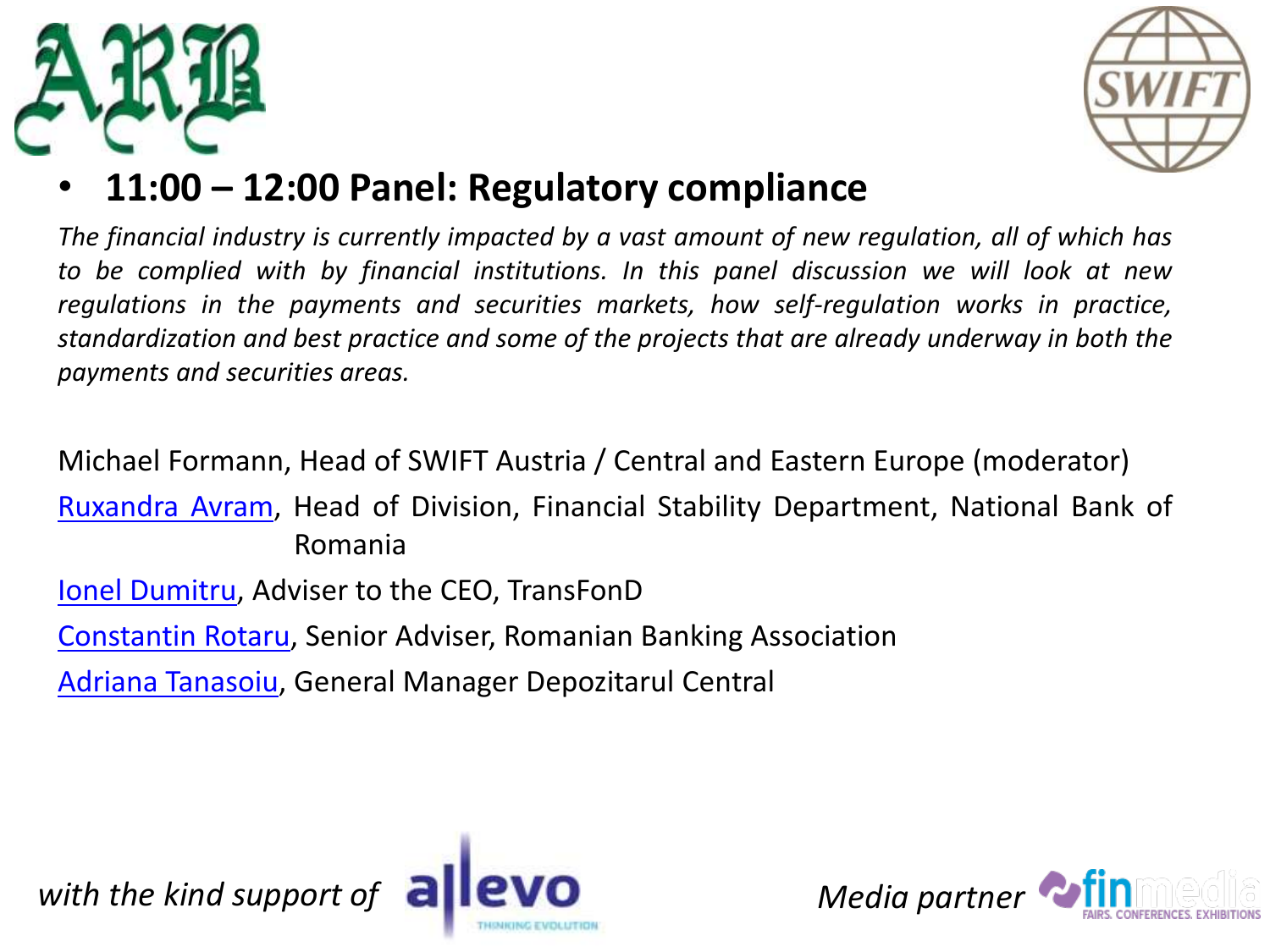



#### • **12:00 – 13:00 Innovation plenary**

*Opportunities and challenges brought by the Internet of things and the digital bank – an interactive debate on the future of banking and financial services in this context.*

> Felix Enescu, Consultant, CIO Council Ruud van der Horst, Consultant Corina Mihalache, CEO Allevo Rodica Tuchila, Director Romanian Banking Association

• **13:00 – 14:00 Lunch**



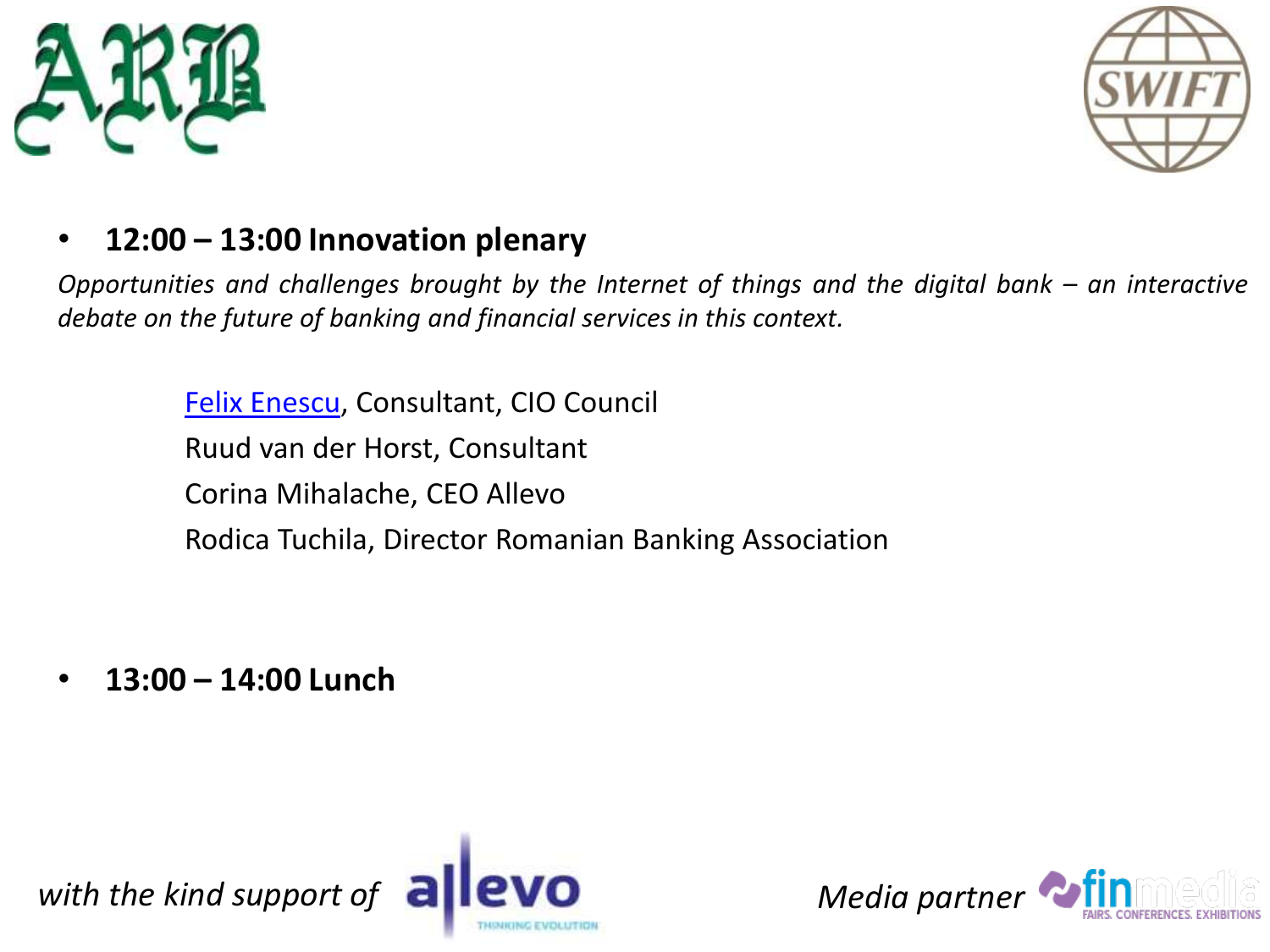



• **14:00 – 15:15 Build your solutions toolkit**

*In this session, which will follow a chat room format, you will have the opportunity to hear, in multiple iterations of short 15 minute presentations running in parallel, about SWIFT and its partners' solutions portfolio:* 

- SWIFTRef;
- MyStandards;
- BIC and LEI;
- Cloud services;
- Securities
- Open solutions from Allevo.
- **15:15 – 15:45 Coffee break**

with the kind support of **allevo** Media partner



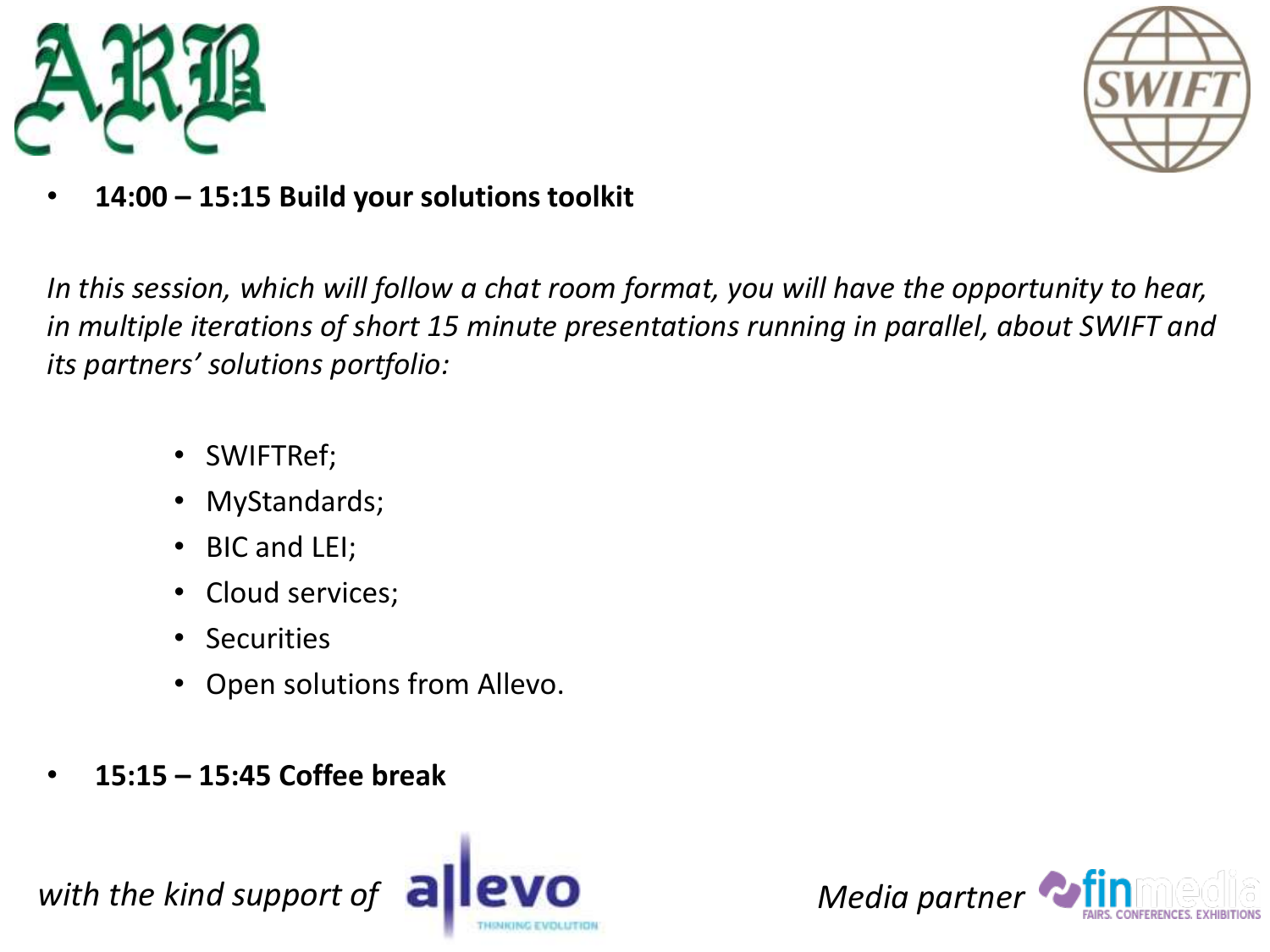**CONFERENCE ROOM** HOOOR H **SECURITIES SWIFTREF ALLEVO**  $68300$ **CES** 

## HALLWAY

 $\hat{\zeta}$ 

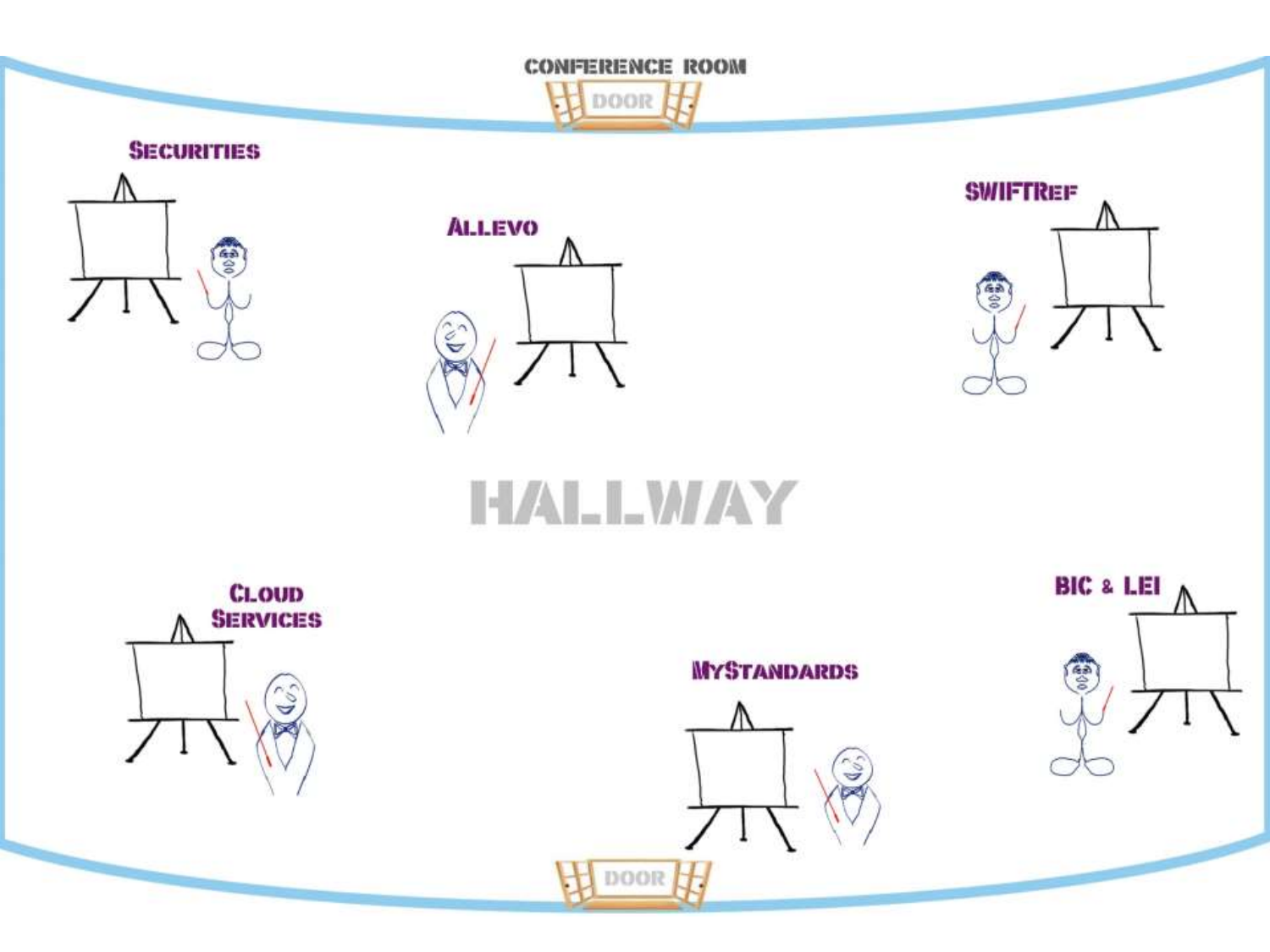



### • **15:45 – 17:15 Compliance Services update**

*Compliance with financial crime regulation is a huge challenge for the global financial service industry. For financial institutions, there are significant costs associated with building, operating and maintaining compliance solutions, yet there is no competitive advantage to going it alone. In this session, we will update you on SWIFT's growing suite of compliance and financial crime products and services, including Sanctions Screening and Sanctions Testing, KYC registry, Compliance Analytics and Onsite Business Intelligence.*

[Steven Palstermans](11 SPalstermans.pdf), Head of Compliance Initiatives, Central and Eastern Europe, SWIFT

• **17:15 – 17:30 Wrap-up and closing remarks**